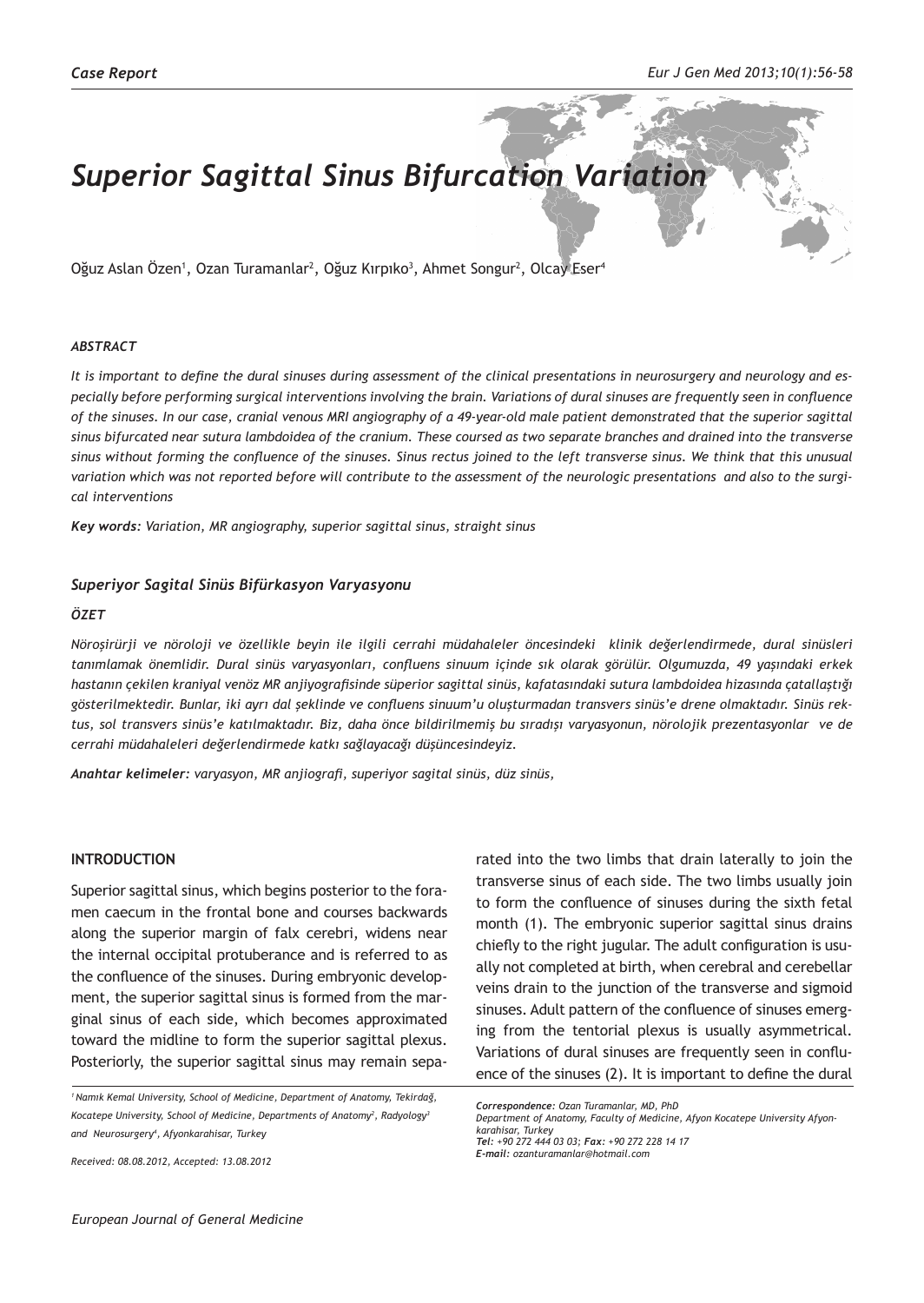sinuses during assessment of the clinical presentations in neurosurgery and neurology and especially before performing surgical interventions involving the brain. The anatomy of the sinuses in this region must be known when assessing the patient complaints and conducting tests in the follow-up.

# **CASE**

AA 49-year-old male patient with numbness in his hands and headache was admitted to Neurosurgery Department of Afyonkarahisar Kocatepe University Hospital. Cranial venous magnetic resonance angiography (MRA) was performed using a 1.5-T MR machine with phase contrast angiography sequence (20 cm/s of velocity encoding). Thereafter, the obtained data were evaluated on the workstation using source and maximum intensity projection images. Venous MRA of the patient demonstrated that superior sagittal sinus bifurcated 53.3 mm above the hypothetical line connecting transvers sinuses, coursed as two separate branches and continued as the corresponding transverse sinuses without forming the confluence of the sinuses. The right branch of the superior sagittal sinus was dominant. Straight sinus joined to the left transverse sinus.

# **DISCUSSION**

In a study by Kobayashi et al. (3) the patterns of the confluence of the sinuses were classified according to the results obtained from contrast-enhanced 3D venous MRA in 549 consecutive patients. In their study, Type 3, which was observed in 18.9% of cases, was defined as superior sagittal sinus and straight sinus branching into the bilateral transverse sinuses. This type is similar to the variation our case. However straight sinus in our case drains into left transverse sinus which makes it similar to type 4b. This subtype was observed in 4.4% in the study by Kobayashi et al. In the same study, the communication between the right and left transverse sinuses was classified into four types. No communication was defined as Type C which was seen in 0.4% of patients. In our case, superior sagittal sinuses continue as the corresponding transverse sinuses which course as two separate branches as in Type C. Singh et al. (4) examined the impressions on the inner surface of the occipital bone in 160 dried skulls. The impression patterns were classified into four types. The bifurcation type, which was seen in 22 (14%) cases, was defined as superior sagittal sinus groove dividing into the grooves of bilateral transverse sinuses. This type is similar to the variation in our case. Widjaja et al (1). studied normal venous anatomy and anatomic variants by using MR venography in a series of 50 pediatric patients. They found that straight sinus drained into left trans-



*Figure 1. Superior sagittal sinus branching into two separate branches (arrow)*



*Figure 2. Straight sinus joins into the left transverse sinus. (arrow)*